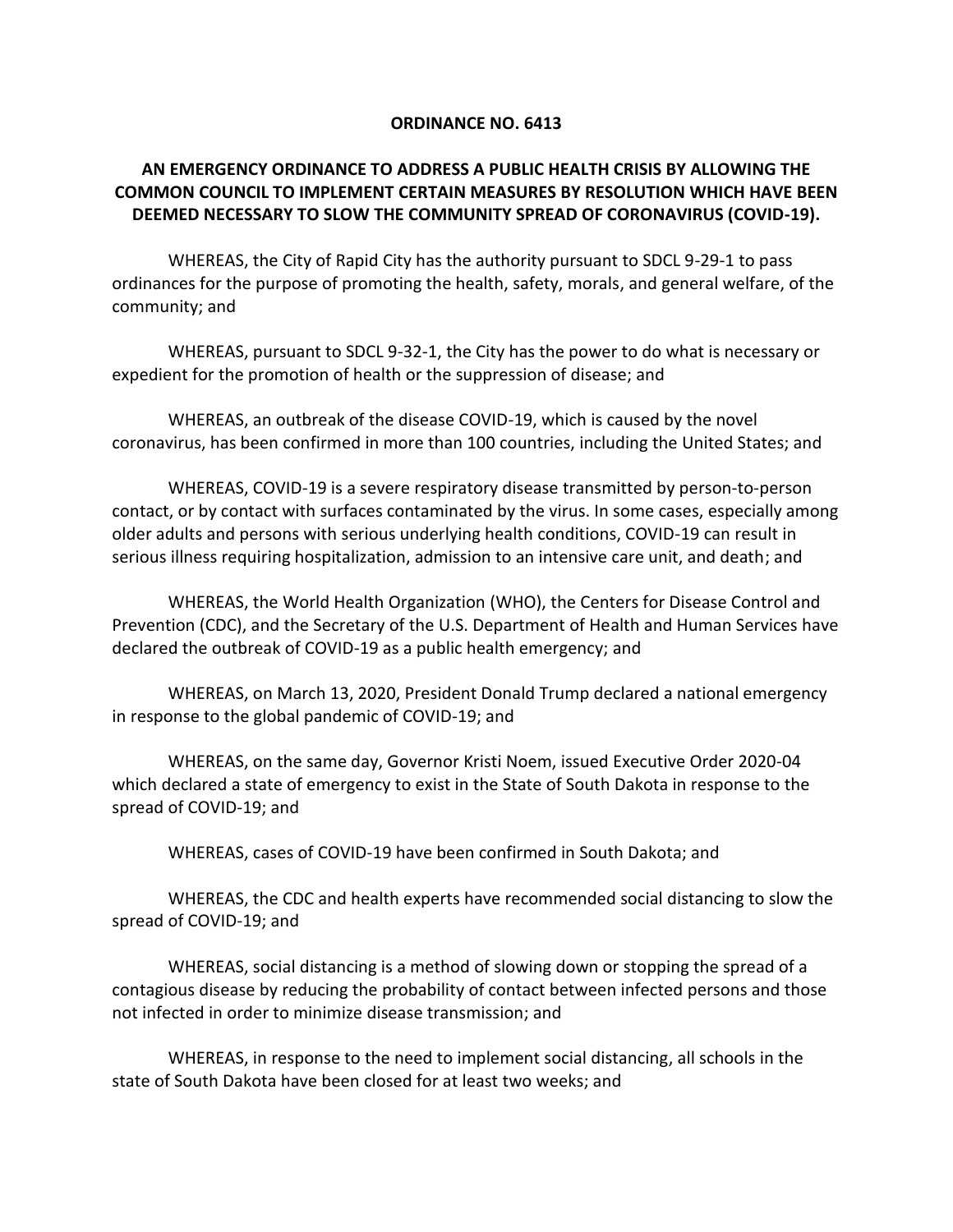WHEREAS, on March 16, 2020, the White House issued guidance recommending that social gatherings of more than ten people be avoided and that people avoid eating or drinking at bars, restaurants, and food courts; and

WHEREAS, the guidance issued by the White House further recommended that in states with evidence of community transmission, bars, restaurants, food courts, gyms, and other indoor and outdoor venues where people congregate should be closed; and

WHEREAS, many states and communities across the country have already implemented the White House recommendations by ordering all bars, restaurants, food courts, gyms, and other indoor and outdoor venues where people congregate be closed until the public health emergency is over; and

WHEREAS, the failure to successfully implement social distancing will likely result in higher numbers of infected individuals and has the potential to overwhelm the capacity of the City's health care providers; and

WHEREAS, it is important that control measures be taken to reduce or slow down the spread of COVID-19 in order to protect the health and safety of the City's residents, especially for seniors and those with underlying health conditions that make them particularly vulnerable to COVID-19; and

WHEREAS, the Mayor and City leadership have been in consultation with health professionals in the community and they are recommending that the actions recommended by federal authorities when there is evidence of community spread within a state be taken in Rapid City at this time; and

WHEREAS, while this ordinance cannot become legally effective for at least five (5) days due to the requirements of state law, the City strongly urges all businesses to start voluntarily complying with these regulations immediately.

**NOW THEREFORE, BE IT ORDAINED**, by the Common Council of the City of Rapid City that:

1. Effective at 7:00 p.m. Friday, March 27, 2020, all restaurants, food courts, coffee houses, bars, breweries, distilleries, wineries, clubs, cafes and other similar places of public accommodation offering food and beverages for on-site consumption, including any alcohol licensees with on-sale privileges, are closed to on-site/on-sale patrons. These businesses may continue to operate in order to provide take-out, delivery, curbside service, and drive-thru service. Any business continuing to operate in order to provide off-site service should implement procedures to ensure social distancing and operate in compliance with federal and state health guidance in order to prevent the spread of COVID-19. This closure will remain in effect through Wednesday, April 8, 2020.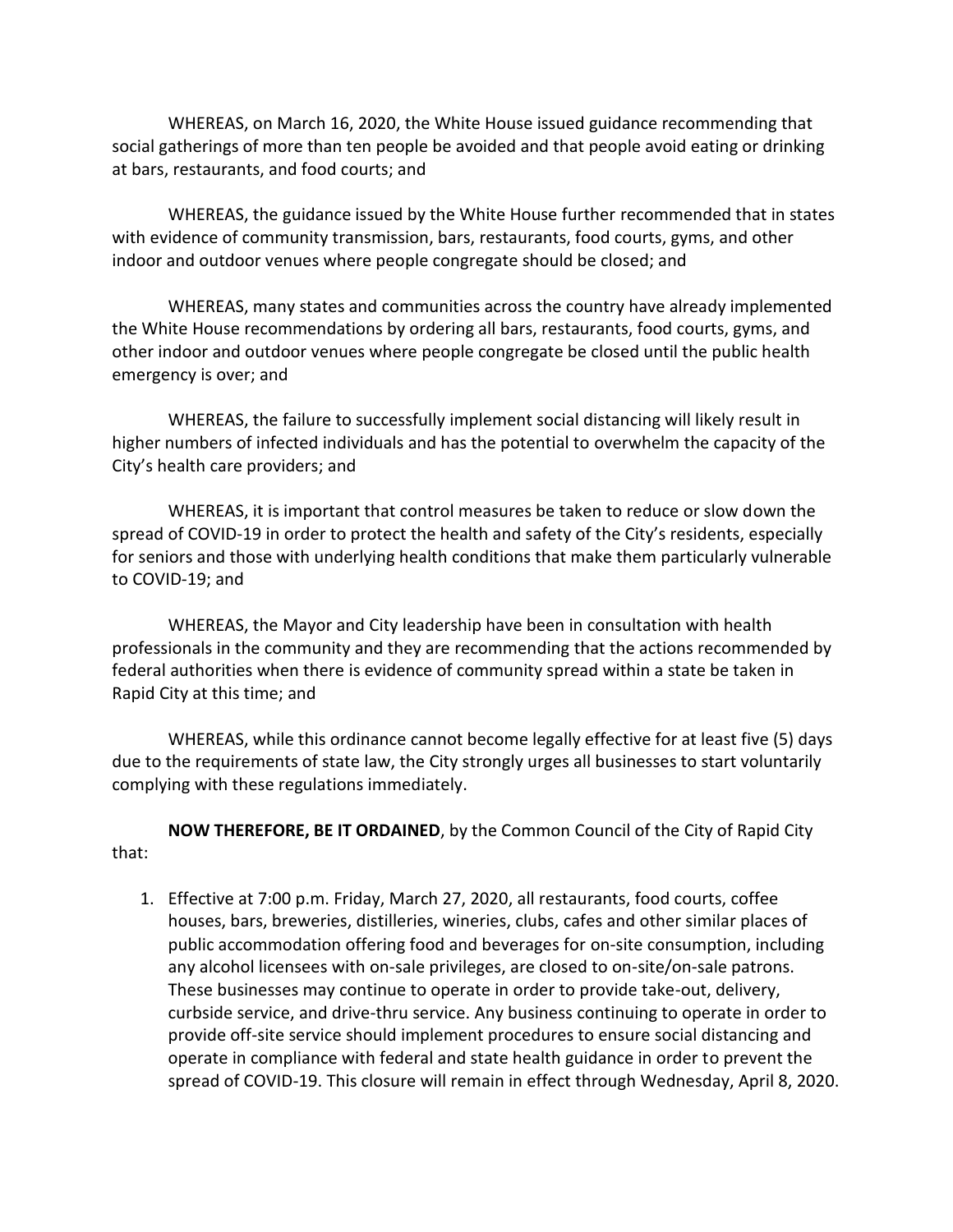- 2. Effective at 7:00 p.m. Friday, March 27, 2020, all recreational facilities, public pools, health clubs, athletic facilities and theaters, including movie theaters and music or entertainment venues are directed to close and cease operations. This closure will remain in effect through Wednesday, April 8, 2020.
- 3. Effective at 7:00 p.m. Friday, March 27, 2020, all hookah lounges, cigar bars, vaping lounges or other similar businesses that allow for on-site consumption are directed to cease allowing on-site consumption, but may continue to offer products for sale to consume off-site under the same conditions as bars and restaurants outlined in paragraph #1. This closure will remain in effect through Wednesday, April 8, 2020.
- 4. Effective at 7:00 p.m. Friday, March 27, 2020, all arcades, bingo halls, bowling alleys, casinos, indoor climbing facilities, skating rinks, trampoline parks, and other similar recreational or entertainment facilities are directed to close and cease operations. This closure will remain in effect through Wednesday, April 8, 2020.
- 5. The prohibitions and closures in this order do not apply to the following businesses:
	- a. Places of public accommodation that offer food and beverages for off-site consumption, including grocery stores, markets, retail stores that offer food, convenience stores, pharmacies, drug stores, and food pantries, other than any portion of such business which offer on-site consumption which would be subject to the requirements of paragraph #1.
	- b. Room service in hotels.
	- c. Health care facilities, residential care facilities, congregate care facilities, and correctional facilities.
	- d. Crisis shelters, homeless shelters, soup kitchens, or other similar institutions.
	- e. Airport concessionaires.
	- f. Any emergency facilities necessary for the response to the current public health emergency or any other community emergency or disaster.
	- g. Official meetings of the city, schools, county, or state.
	- h. The operations and meetings of any state or federal courts.
	- i. Any outdoor facility, such as a golf course or archery range, consistent with CDC recommendations on social distancing and safe distances between patrons can be maintained.